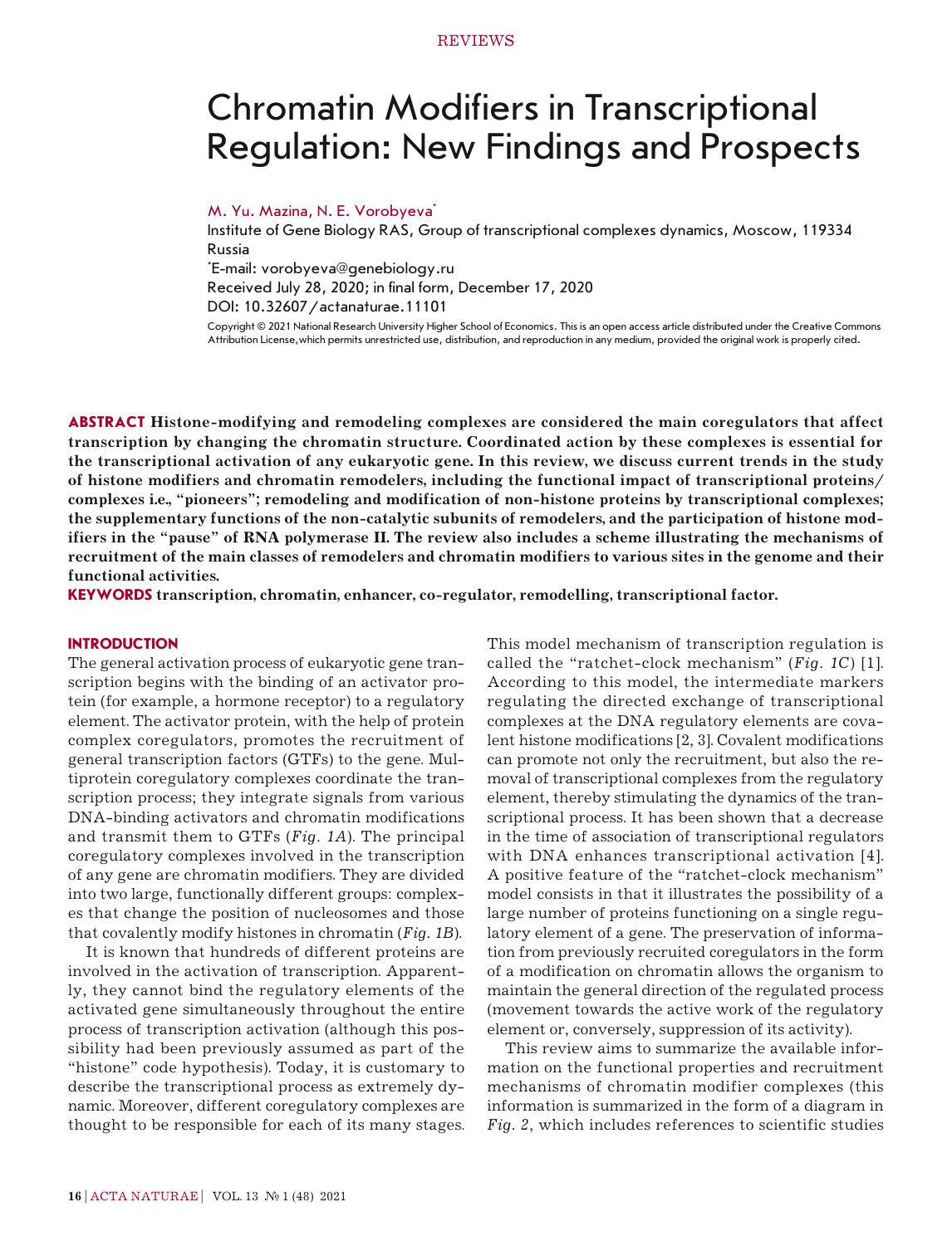

Fig. 1. (*А*) – general model of transcriptional activation of eukaryotic genes. А – transcriptional activator; GTF – General transcriptional factors; Pol II – RNA polymerase II. (B) – the main classes of chromatin modifiers: chromatin remodeling complexes and covalent histone-modifying complexes. (*C*) – "Ratchet-clock" model of transcriptional regulation. According to the "Ratchet-clock" mechanism, covalent histones modifications mediate the change of transcriptional complexes at the regulatory regions (play the role of connecting elements in transcription regulation). A more detailed description of the figures is given in the text. There are also references to the works that served as the basis for the molecular models. All illustrations were created using the app BioRender.com

describing the individual properties of the chromatin modifiers). In more detail, we describe those areas of study pertaining to chromatin modifiers that have advanced significantly in recent years. In addition, we discuss a number of issues that have not yet been resolved.

## **THE MOST ACTIVE FIELDS IN THE STUDY OF COACTIVATORS AFFECTING CHROMATIN**

## **Transcriptional complexes that change the positions of nucleosomes**

Since the emergence of chromatin (DNA packaged into fibrils using histone proteins) in the course of evolution, the most important way to regulate gene transcription has been to influence chromatin packaging, determining the availability of regulatory DNA elements. The protein complexes called chromatin remodelers belong to the transcriptional coregulators that affect the chromatin state [58, 59]. These transcriptional complexes are evolutionarily conserved (i.e., they are present in all eukaryotic organisms, from yeast to humans). Although the subunit composition of these complexes changes during evolution, their molecular properties (i.e., their ability to influence the position of nucleosomes in a certain direction) and the composition of their core subunits remain practically unchanged.

#### **The molecular mechanisms of pioneer factors**

DNA-binding transcription factors play the main role in the specificity of eukaryotic transcriptional regulation. It is the set of transcription factors associated with the regulatory element that affects its type of activity (which is realized by recruitment of various transcriptional complexes). It is a generally accepted fact that most transcription factors (for example, nuclear receptors) cannot bind to the regulatory DNA region occupied by nucleosomes. It is believed that a special class of DNA-binding proteins called pioneer factors is responsible for the displacement of compacted chromatin from regulatory DNA elements; the FoxA and GATA factors are prominent examples of this class [60]. These pioneer factors have a special property: the ability to bind regulatory DNA elements in a state of compacted chromatin and bring them into a state competent for binding by other transcription factors. Thus, pioneer factors are, in essence, the primary regulator-remodelers, initiating changes in the chromatin structure, which is further supported by transcriptional remodeling complexes. Despite the fact that the concept of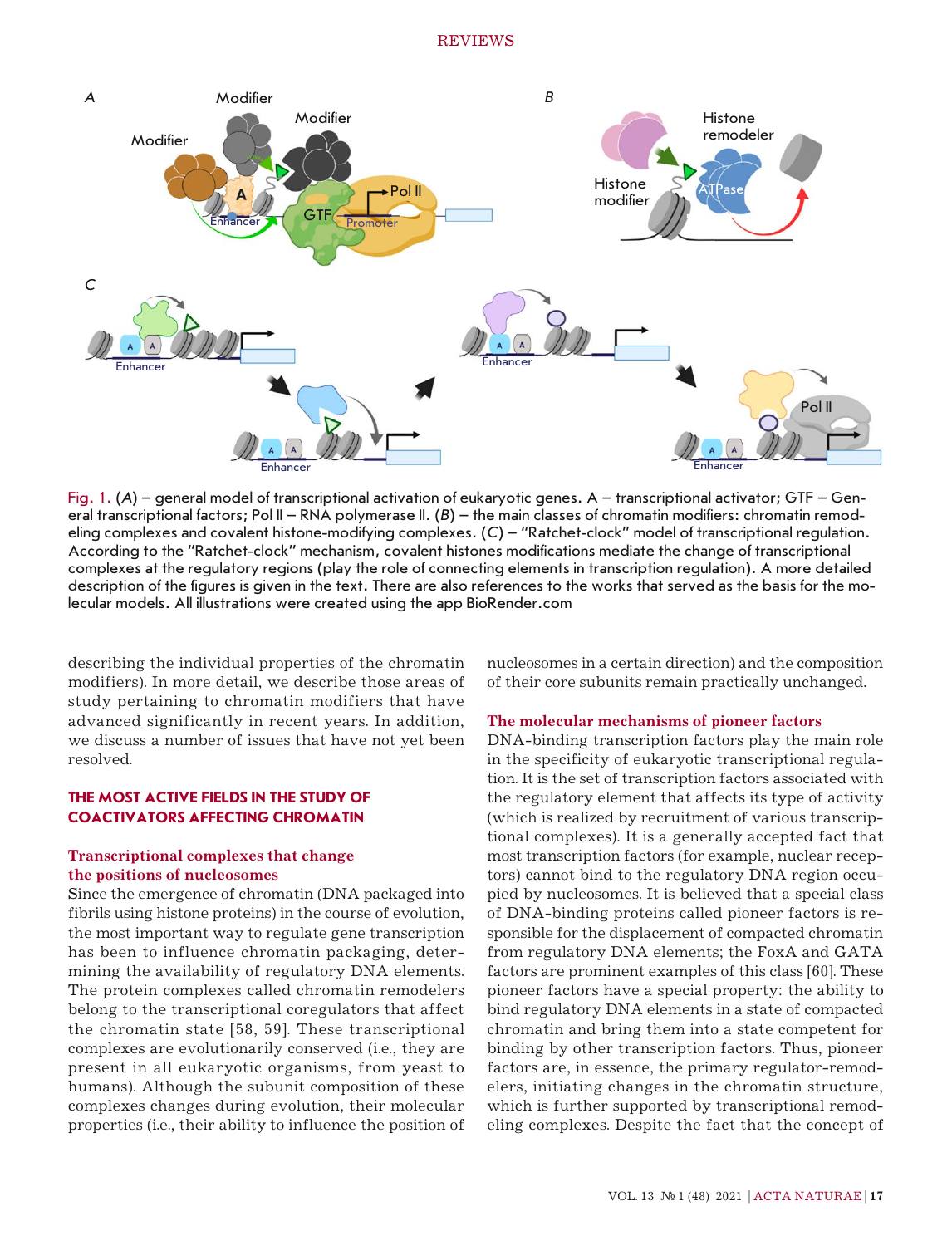

Fig. 2. Functional features and mechanisms of recruitment for histone remodelers and histone modifiers into chromatin. Abbreviations: A – activator, NR – nuclear receptor, TF – transcription factor. All models were created using the app BioRender.com

pioneer factors was formulated almost 10 years ago, the molecular mechanism of the functioning of these proteins remains not fully understood. Initially, it was thought that pioneer factors function on their own, without the participation of remodeling transcriptional complexes (this assumption was based on the ability of these proteins to bind chromatinized DNA *in vitro*) [61]. At the same time, it has long been noted that pioneering factors *in vivo* are capable of affecting chromatin in quite complex ways (for example, replacing histones H2A with H2AZ), which is hardly possible for individual monomer proteins [62].

According to current views, it is unlikely that pioneer factors function as single proteins in living cells. Most likely, their unique ability to act on compacted chromatin is a consequence of cooperative multiprotein interactions. An example of such joint functioning can be the paired work of a pioneer factor with a nuclear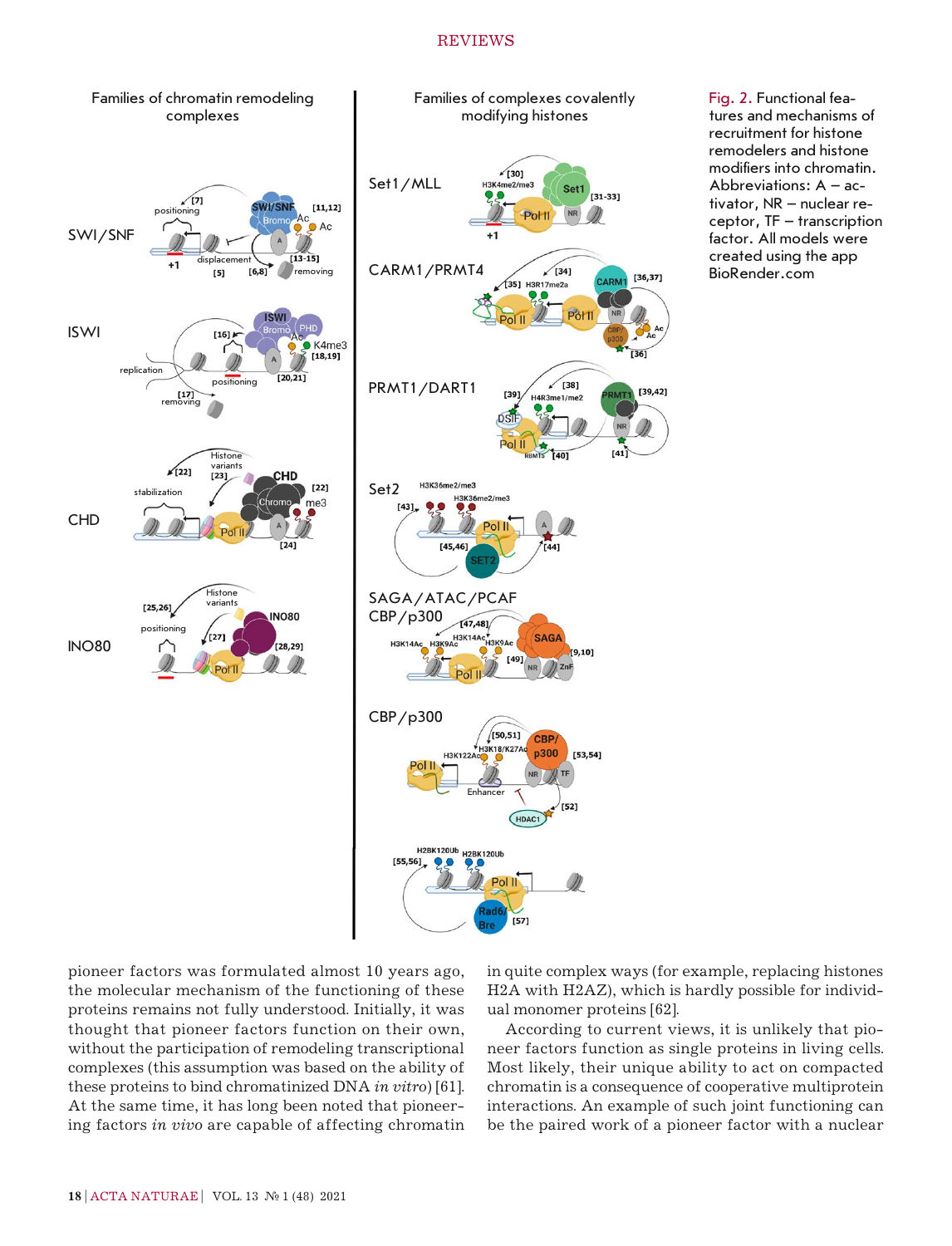

Fig. 3.  $(A)$  – cooperative work of the pioneer factor FoxA1 and the nuclear receptor ER $\alpha$  during the chromatin de-compaction at the DNA regulatory sites. (*B*) – the primary binding of transcriptional regulators to chromatinized DNA elements can be carried out both by specialized DNA-binding factors-"pioneers" or the chromatin remodeling complexes associated with the nuclear receptors. (*C*) – all families of remodeling complexes operate via the same molecular mechanism: the formation of a DNA loop on the nucleosome and the change of its position relative to the nucleosome surface. (D) – effect of SWI/SNF chromatin remodeler on the binding of the Sir3p repressor to chromatin. The SWI/SNF complex in yeast is able to interact with the heterochromatin repressor Sir3p and remove it from chromatin. A more detailed description of the figures is given in the text. There are also references to the works that served as the basis for the molecular models. All illustrations were created using the app BioRender.com

receptor (for example, the pioneer factor FoxA1 and the nuclear receptor  $ER\alpha$ ) [63]. It has long been known that the binding of FoxA1 and  $ERα$  to DNA occurs cooperatively. However, it was assumed that the pioneering factor plays a leading role in this process, as it is the suppression of FoxA1 expression that leads to the removal of  $90\%$  of ERα genomic sites with a very weak reverse effect in a reciprocal experiment [64]. Nevertheless, further studies have shown a more significant role for nuclear receptors in chromatin de-compaction at DNA regulatory sites. In fact, oestradiol treatment (of which  $ER\alpha$  is a sensor) of MCF-7 cells leads to an increase in the number of FoxA1 binding sites by almost 30%, thereby demonstrating the ability of  $ER\alpha$ to act as a pioneer factor, at least for some FoxA1 sites (*Fig. 3А*) [65]. Most likely, the ability of a nuclear receptor to play the role of a pioneer factor may be based on its ability to interact with transcriptional complexes and chromatin remodelers. It is known that many steroid receptors use SWI/SNF and NURF remodeling complexes to de-compact chromatin at the early stages of gene transcription activation [66, 67]. There is a hypothesis about the possibility of the formation of a common complex between the nuclear receptor and the transcriptional remodeler complex not on chromatin but in nucleosol [67]. Such a pair would be an effective

pioneer factor capable of interacting with the regulatory regions within compacted chromatin (*Fig. 3B*). Further research is needed to understand how common this molecular mechanism is in nature.

## **The functional activity of chromatin remodeling complexes. The possibility of remodeling non-histone proteins**

While the mechanism that organizes primary access to the regulatory elements of compacted chromatin remains unclear, the maintenance of nucleosome-free regions is undoubtedly the responsibility of chromatin remodeling complexes. In general, transcriptional remodeling complexes can affect nucleosomes in a variety of ways: to remove them, shift, position, or replace histones with alternative variants. However, all these mechanical functions are based on the same ability of remodelers to create a DNA loop within the nucleosome and change its position relative to the nucleosome's surface (*Fig. 3C*) [58]. The subunit composition of the remodeling complexes, as well as the structural features of the ATPase subunits (the presence of additional domains that are capable of binding a certain type of histone), determines the functional ability of the corresponding transcriptional complexes. Thus, complexes of the SWI/SNF family, which car-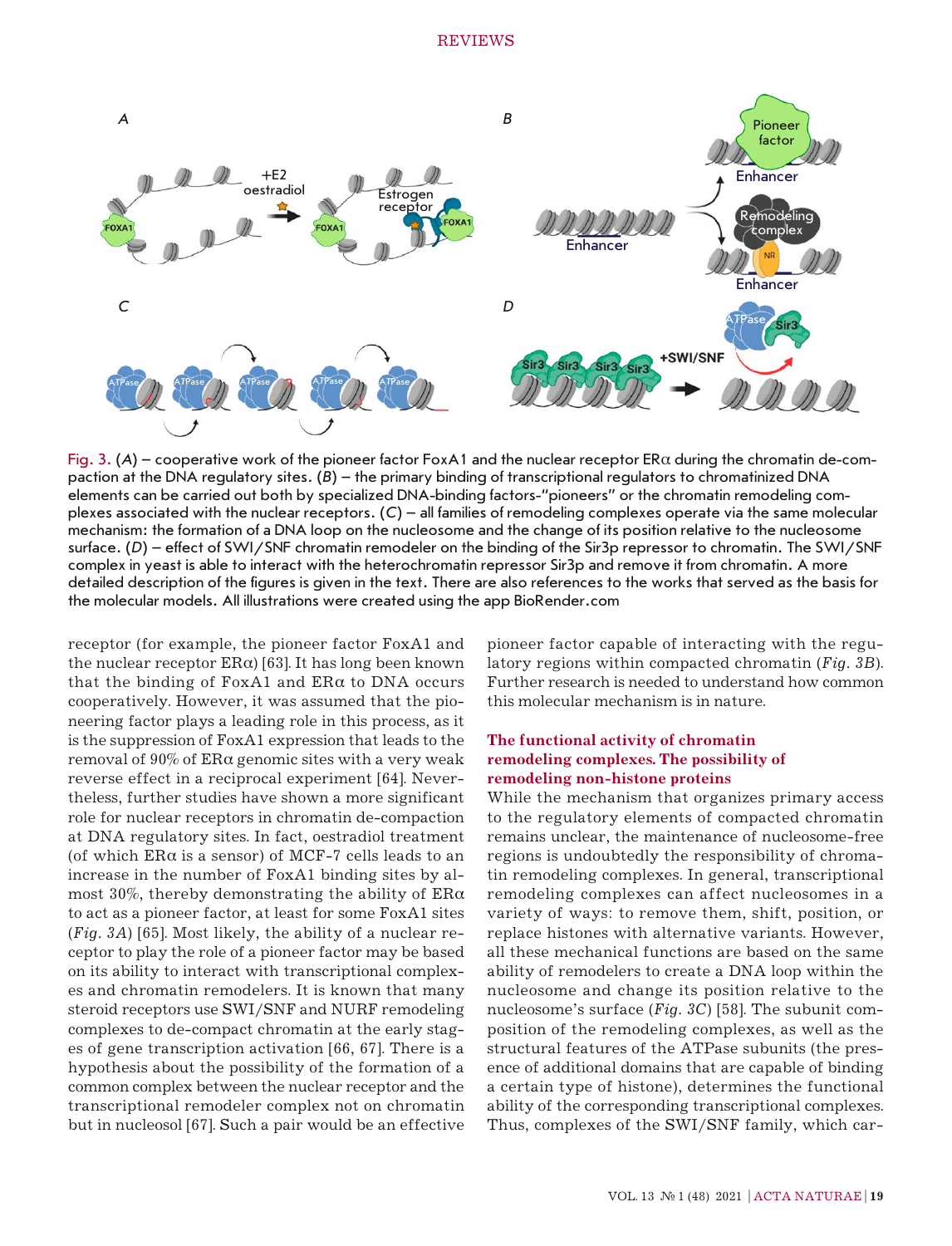

ry the SnAC domain that binds nucleosomes in their enzymatic subunit, are responsible for the removal of entire nucleosomes from chromatin [68]. Complexes of the INO80 family, which have a two-part translocation domain in their ATPase, are capable of replacing histones in nucleosomes with alternative variants [27]. The ISWI ATPase family, having a C-terminal HSS domain that binds unmodified histone H3 and regions of linker DNA, participates in the coreplicative assembly of chromatin, helping chaperones form high-grade nucleosomes within chromatin [69]. In addition, remodeling complexes of the ISWI and CHD families use their HSS and DBD domains for accurate postreplicative positioning of nucleosomes in chromatin [16].

It should be noted that chromatin remodeling complexes can directly influence not only the position of nucleosomes on DNA, but also the association of other DNA-binding proteins with chromatin [70]. The ability of remodeler translocation domains to bind and induce the movement of transcription factors and transcription repressors may play a significant role in the regulation of gene transcription. Thus, it was found that the ATPase of the SWI/SNF complex in yeast is capable of interacting with the heterochromatin repressor Sir3p and removing it from nucleosome templates *in vitro* [71]. More recently, it was proven *in vivo* that the SWI/ SNF complex participates in the removal of the repressive effect of Sir3p from its target genes during the activation of their expression in the M/G1 phase of the cell cycle (*Fig. 3D*) [72].

The functional role of the SWI/SNF remodeling complex in the withdrawal of Pc-driven repression has been demonstrated as relates to various organisms [73]. The positive correlation in the violation of these molecular systems during oncotransformation of cells has been studied extensively [74]. Until recently, it was believed that the role of SWI/SNF complexes in the removal of PRC complexes from chromatin may be indirect. However, recent experiments on the artificial Fig. 4. (*А*) – artificial SWI/SNF recruitment leads to the decrease in PRC binding at the repressed loci. (*B*) – the ISWI remodeler, as part of the ToRC repressor complex of Drosophila, interacts with the transcriptional repressor CtBP. CtBP enhances the remodeling properties of ISWI, and ISWI is involved in the repression of the transcription of CtBP-dependent genes. (*C*) – the SAYP subunit of SWI/SNF mediates the recruitment of both SWI/SNF and TFIID to the genomic sites. A more detailed description of the figures is given in the text. There are also references to the works that served as the basis for the molecular models. All illustrations were created using the app BioRender.com

recruitment of SWI/SNF to the Pc-repressed locus have demonstrated direct removal of PRC complexes by the SWI/SNF complex (artificial recruitment of the latter led to a decrease in the PRC level within several minutes and did not depend on the recruitment of RNA polymerase II to the studied locus) (*Fig. 4А*) [75]. The role of remodeling complexes in the removal of transcription factors from chromatin is likely much more significant than is currently known. Unfortunately, the study of this mechanism *in vivo* is an extremely complicated methodological problem. The obtained information can almost always be questioned because of the presence of indirect experimental contributors.

## **The noncatalytic function of remodeling complexes in the regulation of transcription**

Many transcriptional chromatin remodeling complexes are characterized by the presence of a large number of subunits, in addition to the enzymatic subunit responsible for histone movement [76]. Moreover, the number of subunits in these complexes increases over the course of evolution [77]. Previously, it was believed that the noncatalytic subunits of chromatin remodeling complexes are responsible for the specificity of recruitment to chromatin. It has been shown that a decrease in the intracellular level of individual noncatalytic SWI/SNF subunits of Drosophila leads to a complete disruption of the binding of this complex to chromatin, while preserving the structural stability of its core module that contains ATPase [78]. Recently, the attitude of researchers towards the functional capabilities of the noncatalytic subunits of remodelers has changed. There are data indicating the presence of additional functions in the noncatalytic subunits of chromatin remodeling complexes.

This development appears quite logical from an evolutionary point of view. Transcriptional activation and repression are extremely dynamic and complex processes. Within these processes, many multicompo-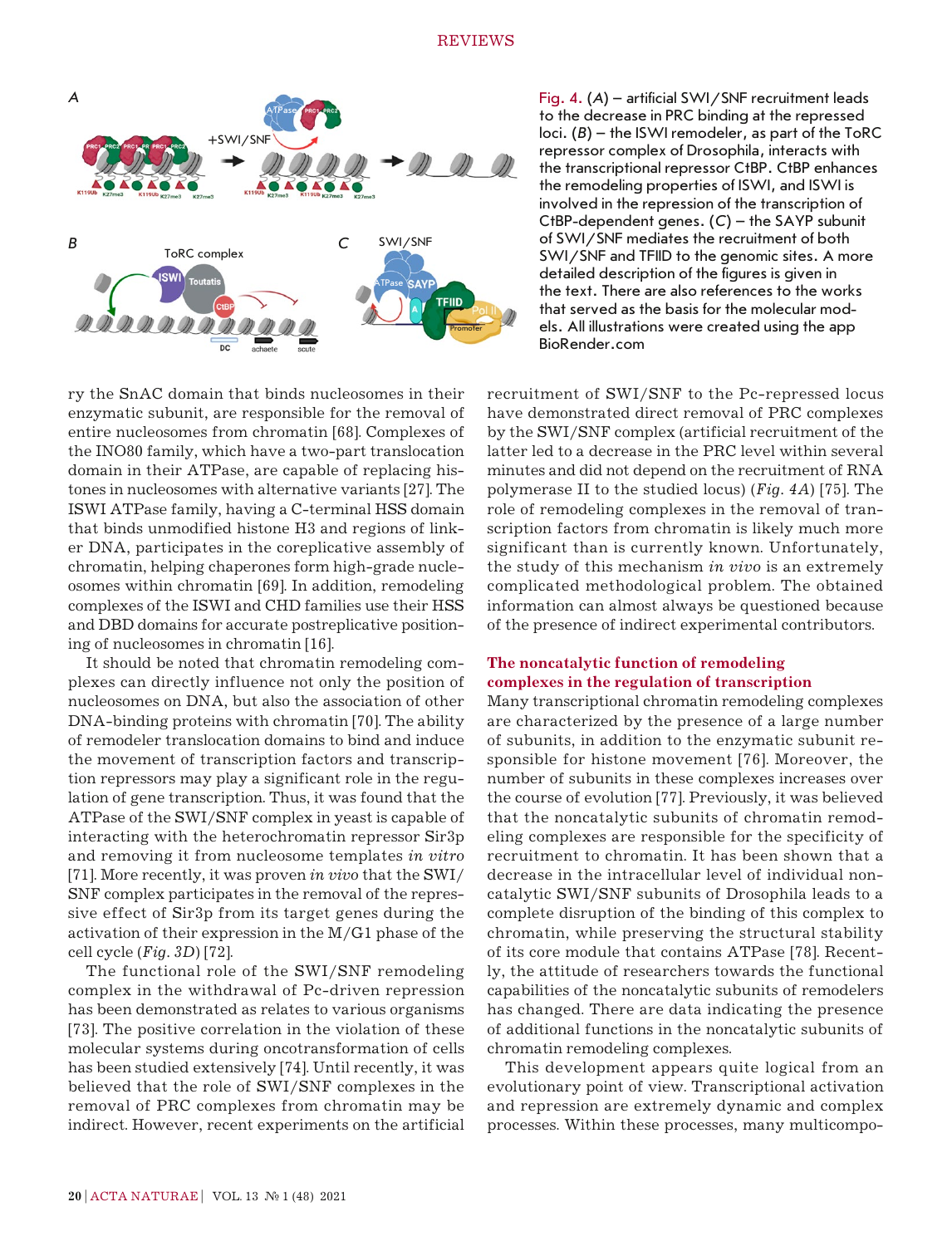nent complexes replace each other at high speed in a limited space (i.e., on regulatory DNA elements). This exchange assumes a high probability of contacts between the participants and, accordingly, the possibility of positive or negative mutual regulation. Chromatin remodeling complexes, in the course of their work on a regulatory element, bring with them many additional noncatalytic subunits. It is likely that while the ATPase part of the complex performs its main catalytic activity, the remaining subunits participate in the activation/repression of the transcription process [79]. The best characterized is the association of the ATPase subunits of remodeling complexes with transcriptional repressors. During the study of the ToRC repressor complex of Drosophila, the ability of the ISWI enzymatic remodeler subunit to physically interact with the transcriptional repressor CtBP was described [80]. Moreover, the ATPase and repressor subunits in this complex were discovered to exert a reciprocal functional effect on each other: CtBP enhances the ability of ISWI to remove or insert nucleosomes, and ISWI is apparently involved in the transcriptional repression of CtBP-dependent genes (*Fig. 4B*). Another remodeler enzyme, the chromodomain-containing ATPase CHD4/ Mi-2, was also shown to be able to interact with other proteins to form the NuRD complex, which represses gene transcription [81]. This repressor complex contains more subunits than the ToRC complex described above. NuRD subunits form dynamically interacting modules with the remodeling activity implemented by the CHD4/Mi-2 subunit or the histone deacetylase activity due to Rpd3 [82]. The functional role of NuRD includes controlling for both the density of nucleosomes and their level of covalent modifications at developmental enhancers [83].

Interestingly, the ATPase subunit of the SWI/SNF complex, the BRM protein, was also found to exert a repressive effect on transcription, independent of its catalytic activity [84, 85]. At the moment, it is unclear which molecular partners enable the repressive functions of BRM ATPase. However, it seems reasonable to propose a mechanism for the positive role of SWI/ SNF in transcription regulation that does not depend on the ATPase activity of this complex. Approximately ten years ago, the physical interaction of the Drosophila SWI/SNF complex with the common transcription factor TFIID, mediated by its SAYP subunit, was described [79, 86]. It was shown that the SAYP subunit plays a key role in the recruitment of the SWI/SNF complex to half of its genomic targets [87]. Interaction with TAF5 allows SAYP to recruit not only the SWI/ SNF remodeling complex, but also TFIID to its genomic targets, contributing to the formation of the preinitiation complex (*Fig. 4C*) [79, 88, 89]. Thus, the noncatalytic SWI/SNF subunit is a bifunctional regulator that simultaneously promotes chromatin remodeling and transcription initiation.

## **The transcriptional complexes that covalently modify histones**

Since the inception of the "histone code" hypothesis, proteins capable of covalent modification of histones have been the subject of numerous studies [90]. For a long time, it was assumed that the set of histone modifications determines the pattern of transcriptional complexes associated with the regulatory elements of the genome (which is the concept of the "histone code"). Currently, researchers are inclined to believe that the presence of certain chromatin modifications is a sufficient condition for the recruitment of only a limited number of regulators [1]. In most cases, the binding of histone modification is only an additional factor in the recruitment of the transcriptional regulator or may not even contribute at all to its recruitment to chromatin.

## **The role of covalent histone modifications in the recruitment of transcriptional complexes to chromatin**

Initially, the "histone code" hypothesis was actively investigated in the context of the transcription activation process. Many researchers tried to establish the histone modifications that determine the recruitment of the protein complexes stimulating transcription. In turn, researchers who studied protein complexes worked to determine the protein domains responsible for the recruitment of the complexes to the corresponding "activating" modification. It is worth noting that many of these studies proved unsuccessful. It turned out that such "activating" histone modifications are often unable to recruit transcription complexes by themselves. A striking example of such an "activating" modification with a complex history of its study is the trimethylation of histone H3 at position 4. Indeed, there is much evidence of the correlation between the presence of this modification on the promoter and the active work of the corresponding gene [91]. However, the role of this modification in the recruitment of transcriptional regulators to the promoters of the corresponding genes is not so unambiguous. Domains capable of specifically interacting with the H3K4me3 modification have been identified in various protein complexes (among which the TFIID, NURF, mSin3a – HDAC1, and SAGA complexes are especially noteworthy) [92, 93]. For the first time, a specific domain that binds the H3K4me3 modification was identified in the ING2 protein, which is part of the mSin3a – HDAC1 repressive complex [94]. However, it was shown almost immediately that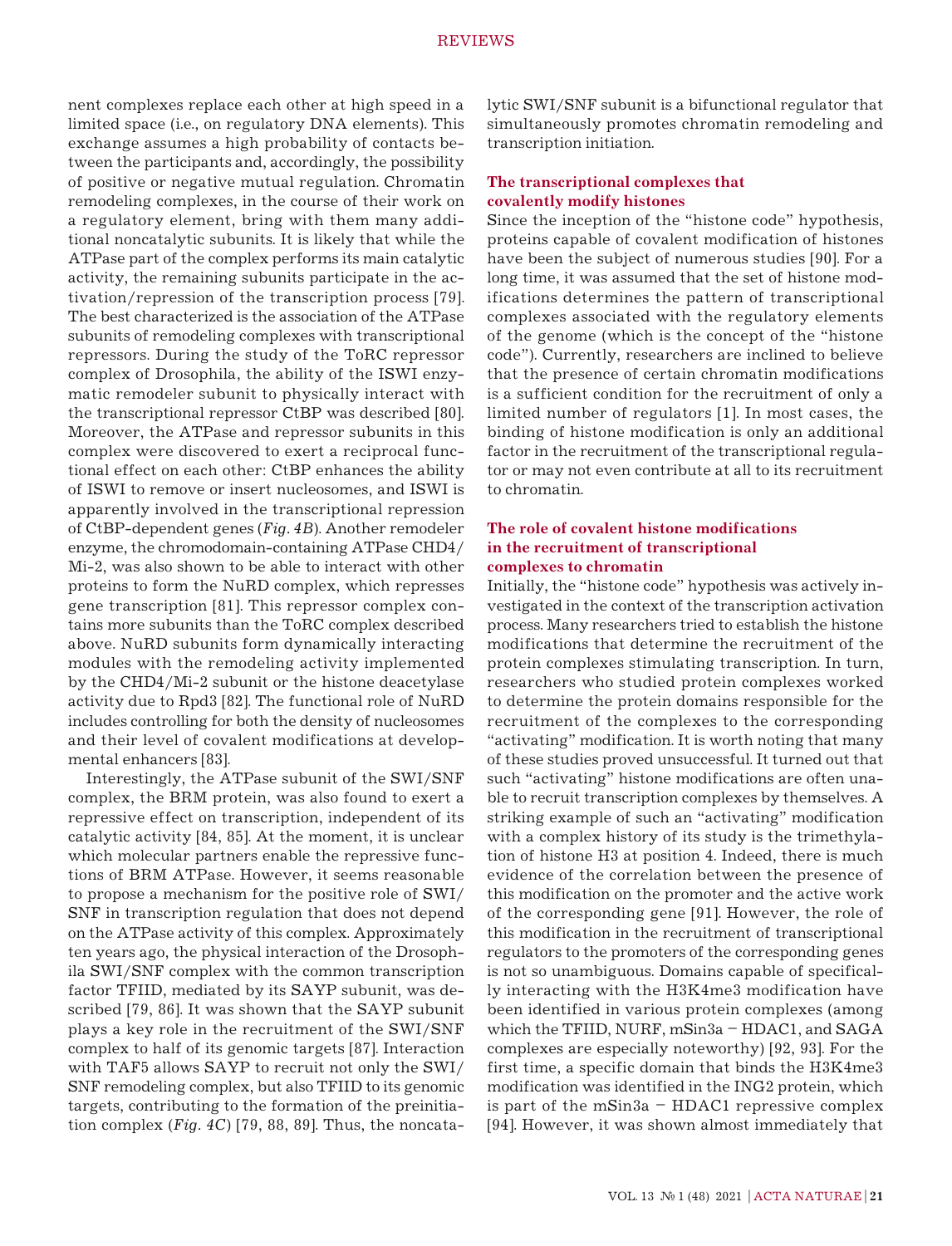the disruption of the interaction between ING2 and the modification of histone H3K4me3 leads to a change in the functional activity of the complex (a decrease in deacetylating activity) rather than to a violation of its recruitment [95]. The study of the domain that recognizes the H3K4me3 modification in the CHD1 chromatin regulator developed in a similar fashion [96]. The specific interaction of CHD1 with this chromatin modification disrupts the functional activity of the complex but does not prevent its interaction with chromatin [97]. It should be noted that, in the case of the TFIID and NURF coregulators, a positive contribution of the protein domains recognizing the H3K4me3 modification to the recruitment of these complexes to genomic sites was demonstrated [98–100].

Apparently, the process of recruitment of protein complexes to the regulatory elements of DNA is more complicated than we had imagined earlier: it is not realized through individual protein-protein interactions (for example, between a histone modification and a separate protein domain that "reads" the modification or between a DNA-binding transcription factor and a subunit of the protein complex). The protein complex-

es that regulate transcription most often contain a set of different subunits, many of which carry different protein domains (i.e., domains that are capable of DNA binding, recognize histone modifications, and interact with transcription factors). It appears that several domains that are part of various subunits are involved in a single act of recruitment of a transcriptional complex to chromatin. It is the set of such DNA-protein and protein-protein interactions that are realized in a separate act of recruitment of a complex to a regulatory element that can determine the type of functional activity of the complex in a given chromatin region (*Fig. 5А*).

The role of covalent histone modifications in the spreading of compacted chromatin, which represses transcription, has been investigated much more in detail and unambiguously. The cell uses various systems to create regions of compacted chromatin to suppress unwanted gene transcription. Two active systems of chromatin compaction can be distinguished based on the Pc and HP1 proteins, both containing chromoprotein domains capable of binding specific methylated residues of histone H3 [101–103]. Interestingly, for both



Fig. 5. (A) – the combinatorial nature of the recruitment of transcriptional co-regulators. The coregulator subunits often include DNA-binding motifs, domains recognizing covalent histone modifications, as well as domains of association with nuclear receptors and transcription factors. A number of protein domains can play a role in the association of a coregulator with a regulatory DNA element, as well as affect its functional activity. (*B*) – general concept of the role of histone modifications in the propagation of compacted chromatin. The initial recruitment of chromatin-compacting complexes is mediated by the DNA-binding factors. Covalent histone modifications are involved in a process of propagation of chromatin compaction around the site of the initial binding. (*C*) – The "pause" state of RNA polymerase II is characterized by the presence of short "abortive" transcripts at the promoter-proximal regions of inactive genes. (*D*) – genes with bivalent histone modifications (both, active, H3K4me3, and repressive, H3K27me3) in embryogenesis have enhanced capability of duality of action later in development (to be repressed or activated depending on the type of tissue they present). A more detailed description of the figures is given in the text. There are also references to the works that served as the basis for the molecular models. All illustrations were created using the app BioRender.com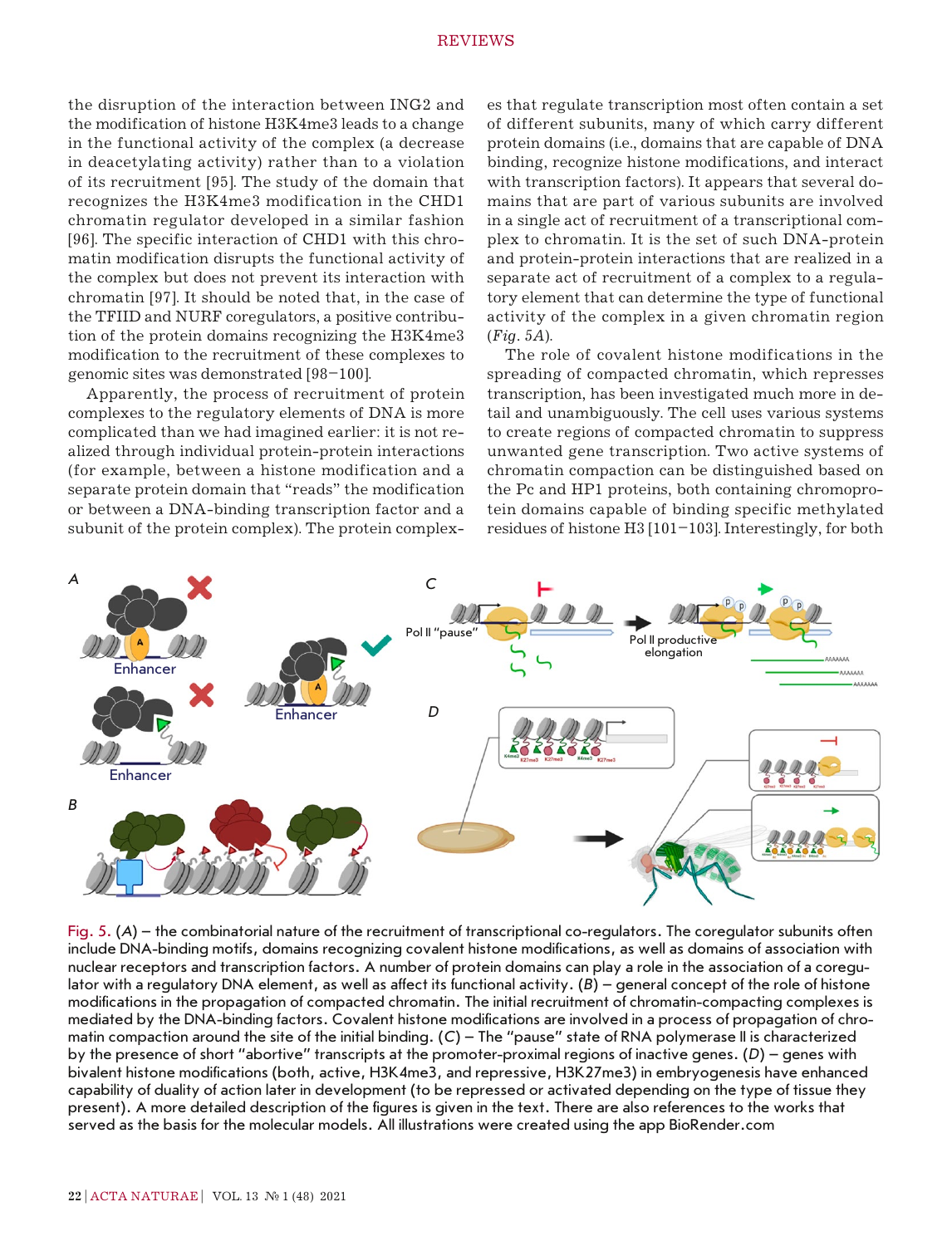chromatin compaction systems (Pc- and HP1-dependent), recognition of covalent histone modifications plays a role precisely at the stage of chromatin spreading within the chromosomal domain but not at the stage of primary recruitment of repressive complexes to DNA (which is carried out by specific DNA-binding proteins) (*Fig. 5B*). Thus, the propagation of Pc-dependent repression occurs with the participation of the PRC1 and PRC2 complexes, one of which is capable of recognizing the H3K27me3 chromatin modification, while the second introduces it. The interrelated molecular work of these complexes organizes the propagation of Pc-dependent repression around the PRE elements, which are initiators of Pc-dependent compaction [104]. Apparently, the histone modification of H3K27me3 is necessary for not only the propagation of Pc-dependent chromatin along the DNA strand, but also for the preservation of the corresponding chromatin status after the replication fork has passed through it [105]. A positive feedback loop based on the introduction of a covalent histone modification also exists in the mechanism of pericentromeric heterochromatin spreading. In this case, methyltransferase Su(var)3-9 (Suv39H in mammals) modifies histone H3 at position 9, which leads to the recruitment of the HP1 heterochromatin protein (which in turn recruits a new portion of methyltransferase to the compacted site) [106].

In the processes of activation and repression of transcription, the recognition of histone modifications is often not the primary signal that determines the recruitment of transcriptional regulators. The logical extension of the "histone" code idea was the hypothesis holding that covalent modifications of histones are necessary for the exchange of transcription complexes at regulatory sites [107]. This was facilitated by experiments that showed the existence of an active exchange of nucleosomes and associated proteins on working regulatory elements [108].

## **The role of covalent histone modifications in the regulation of the RNA polymerase II pause**

For a long time, the recruitment of RNA polymerase II to promoters was considered the main mechanism of activation of gene transcription. Later, it became obvious that many inactive genes of multicellular organisms contain bound RNA polymerase II on their promoters [109]. The transcription of such genes is activated by stimulating the productive elongation of RNA polymerase II transcription. This mechanism of transcriptional regulation is called the "pause" of RNA polymerase II and is characterized by the presence of short "abortive" transcripts on the promoters of inactive genes (*Fig. 5C*). Currently, it is believed that this mechanism is widely used by organisms to regulate the transcription of genes that require high accuracy of induction in space and time (for example, in a certain tissue or developmental stage) [110]. The prevalence of this mechanism has made it an attractive area of research. One of the intensive areas of research on RNA polymerase II pausing was the search for the covalent histone markers associated with both the "pause" itself and the release of RNA polymerase II from this state.

For instance, the first description of bivalent nucleosomes was provided in the context of studying the "pause" of RNA polymerase II [111]. In mouse embryonic stem cells, it was found that the RNA polymerase II "pause" is present on promoters carrying the H3K27me3 modification in chromatin, which is characteristic of transcriptional repression. At the same time, RNA polymerase II was absent on promoters carrying both active H3K4me3 and repressive H3K27me3 modifications (containing bivalent nucleosomes) [112]. Later, it became clear that bivalent modifications in embryonic stem cells are mainly present on the promoters of genes whose transcription is regulated in different ways during cellular differentiation [113]. During development, these genes are activated in certain tissues (an active modification of H3K27Ac is introduced to their promoters), while in others, they remain inactive (the H3K4me3 modification is removed from their promoters, H3K27me3 is preserved, and the genes are put into a state of transcriptional "pause") (*Fig. 5D*) [114]. This concept has been supported by various data. The maintenance of the Pol II "paused" state and the transfer of promoters to this state were found to be carried out by enzymes that modify the K4 and K27 residues of histone H3. Thus, the maintenance of the "pause" state on gene promoters in mouse embryonic stem cells was associated with the activity of Lsd1-specific demethylase H3K4me3 [115]. For the JMJD3 enzyme, which is aimed at demethylation of the H3K27me3 modification, a role in the control of transcription elongation in human cells was also revealed [116]. It was shown that a decrease in the intracellular level of this demethylase leads to a decrease in the level of elongating RNA polymerase II.

There are a number of covalent histone modifications that are associated with the release of RNA polymerase II from a "pause" state and the stimulation of transcription elongation. The acetyl residues of histones are positive markers of transcription elongation. This role (to overcome the transcription pause and stimulate elongation) was discovered for the main acetyltransferase, functioning on enhancers, the CBP protein [117]. CBP was found to introduce acetylation at H3K27 of the first nucleosome in the gene's body, which is essential for the elongation of RNA polymerase II. Another acetyl modification of histones, H3K9Ac, was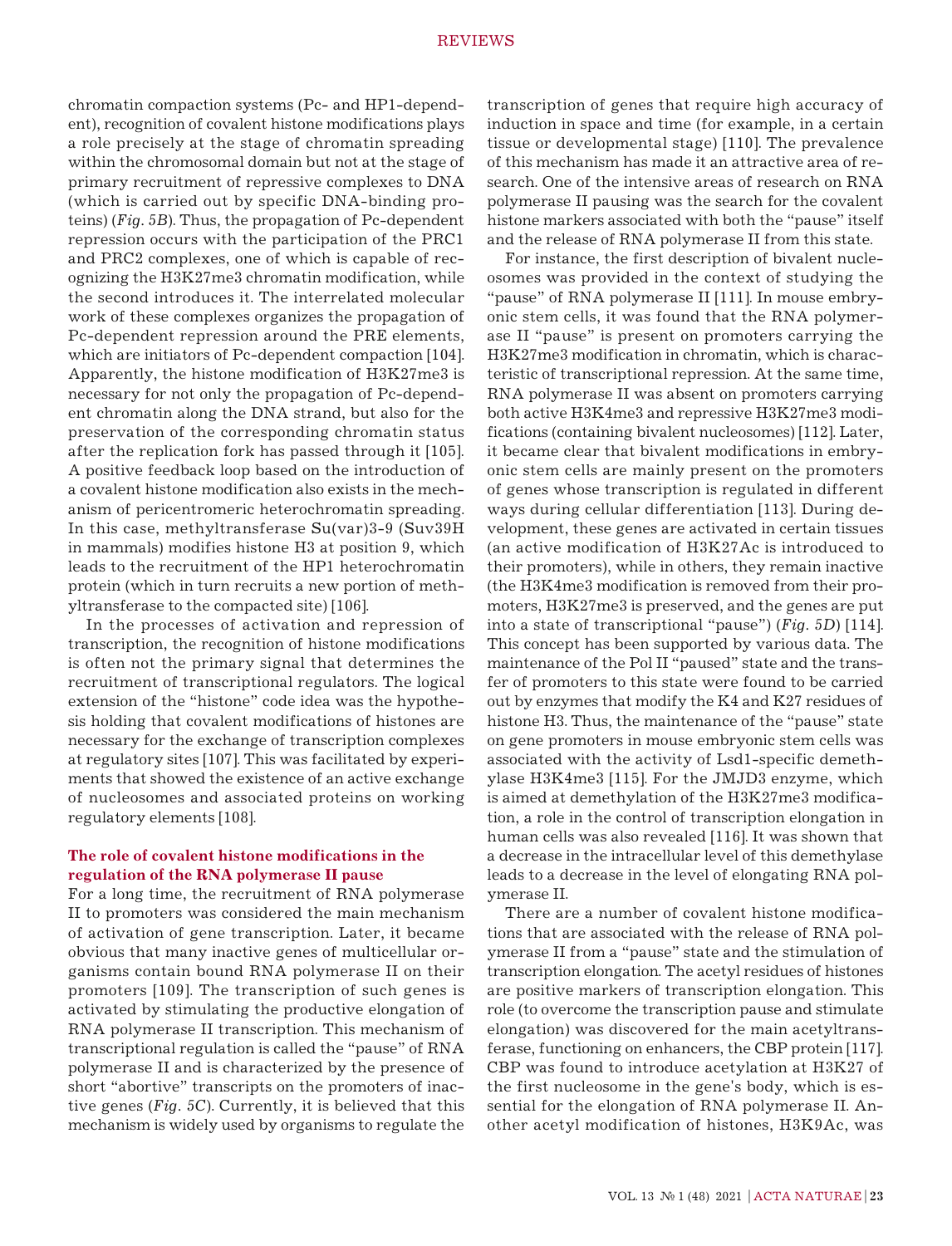associated with the release of RNA polymerase II from the "pause" state by recruitment of the SEC (super elongation complex), which contains a number of the factors necessary for transcription elongation [118]. A decrease in the level of H3K9Ac was shown to prevent the elongation of genes and to lead to an increase in the "pause" index (i.e., an increase in the ratio between the levels of RNA polymerase II on the promoter and in the gene's body).

Recently, our group has studied the kinetics of recruitment of chromatin modifiers and the appearance of covalent histone modifications in the first minutes of transcriptional activation (on a model of developmental genes, which persist in a "pause" state in *Drosophila* cells) [119]. We have studied the recruitment of two dozen transcriptional complexes, which allowed us to identify an unexpected regulatory effect. We almost did not observe an increase in the level of binding of chromatin-modifying complexes with promoters during their activation. At the same time, we found a significant increase in the level of chromatin modifications introduced by these complexes. We called this effect the "pause" of transcriptional coactivators (*Fig. 6А*). We believe that during the formation of a transcrip-

tional "pause," not only RNA polymerase II, but also many coregulatory complexes that modify chromatin are recruited to the promoters. The signal-inducing transcription does not lead to a further increase in the level of binding of these complexes but stimulates their functional activity, leading to an increase in the level of chromatin modifications. We plan to test the prevalence of the effect of coactivator "pause" in the *Drosophila* genome in future studies.

## **Are covalent histone modifications actually "side targets"?**

The covalent modifications of histones have long attracted the attention of researchers because of the popularity of the "histone code" hypothesis. In particular, the introduction of covalent histone modifications was described as the main molecular function for a variety of transcriptional regulators (including multisubunit complexes). Later, it was discovered that a number of histone modifications make rather modest functional contributions to the regulation of transcription and that the enzymatic functions of the regulators introducing them have completely different, nonhistone protein targets, which are of greater importance.



Fig. 6. (*А*) – promoter regions of genes regulated via Pol II pausing contain not only pre-bound Pol II, but also prebound co-activators in their inactive state. Transcriptional induction is realized with the transition of co-regulators into the functional state but not with an increase in their promoter-bound level. (*B*) – the SAGA histone acetyltransferase complex acetylates the ATPase subunit of the SWI/SNF complex, regulating its ability to bind chromatin. (*C*) – arginine methyltransferase CARM1 methylates the CBP/p300 acetyltransferase, decreasing the activity of CBP/p300 and disrupting its ability to bind transcription activators. A more detailed description of the figures is given in the text. There are also references to the works that served as the basis for the molecular models. All illustrations were created using the app BioRender.com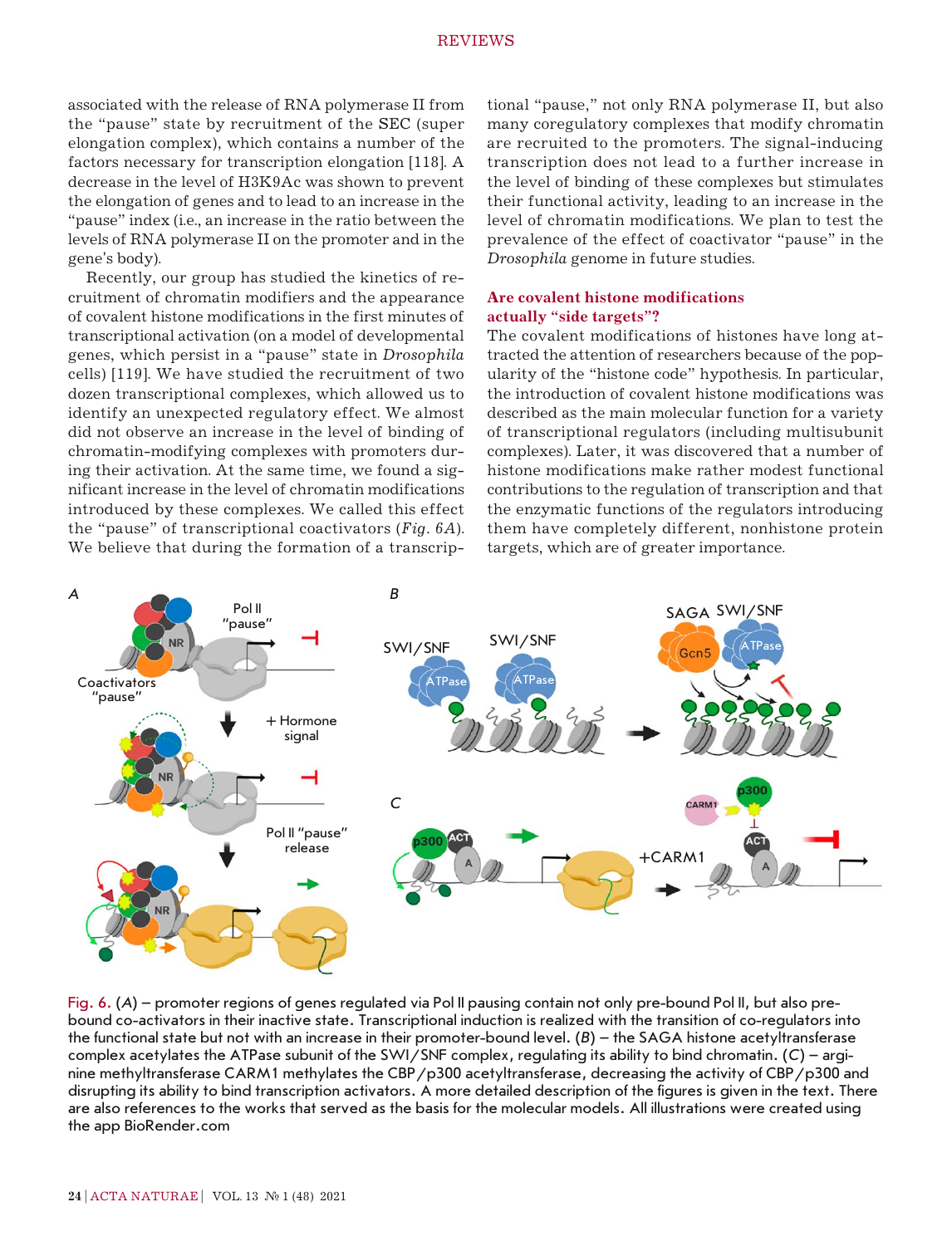A striking example of such a chromatin modifier is the SAGA complex, which is capable of acetylating lysine residues in the histones H3 and H4. For a long time, researchers believed that the acetyl groups introduced by this complex are specific labels that are accurately "read" by other transcriptional regulators using protein "reader" domains. In particular, it was assumed that the modifications introduced by the SAGA complex are recognized by bromodomains, which are part of the SWI/SNF complex, which acquires the ability to remodel exactly acetylated histones [120]. This hypothesis was in good agreement with the joint presence of SAGA and SWI/SNF complexes at the genomic sites of various organisms [10, 121]. Over time, it became clear that the acetyl residues of histones are unlikely to be specific markers for the recruitment of any specific complexes. The point is that the functional effect of acetyl chromatin residues on transcription has a combinatorial nature that depends on the total number of modified residues but is almost indifferent to their qualitative composition [122, 123]. Deeper studies have led to the description of additional targets for acetylation by the SAGA complex. In particular, SAGA acetylates the ATPase subunit of the SWI/SNF complex, thereby regulating the strength of its binding to chromatin (*Fig. 6B*) [124].

Additional protein targets have been described for other chromatin modifiers. Thus, the arginine methyltransferase CARM1, originally described as a specific modifier of 17-arginine in histone H3, was found to methylate the arginine residues of many transcriptional regulators, modulating their functions [125, 126]. In particular, the targets of CARM1 activity are splicing factors, and methylation provokes exon skipping in mRNA [35]. Another target of CARM1 methylation is CBP/p300 acetyltransferase, which is one of the key enzymes that function on enhancers. Methylation of CBP/p300 by CARM1 decreases acetyltransferase activity and impairs its ability to bind transcriptional activators (*Fig. 6C*) [36, 127].

As we can see, a deeper study of transcriptional regulators, initially characterized as chromatin modifiers, leads to the description of their additional enzymatic targets. It is likely that further study of these additional targets will uncover a higher functional significance in comparison with target histones, which for a number of modifiers can only be "side targets." This assumption is supported by the results of some mutational studies that aimed at identifying the functional significance of individual histone modifications. It has been shown that mutations in individual chromatin modifiers have a stronger effect on the regulation of transcription than mutations in their target sites in histones, thereby demonstrating the presence of more significant targets  $-$  transcriptional regulators  $[128,$ 129]. It is likely that future studies will reveal other histone modifications that are only a by-product of the action of the chromatin modifier, achieving its main regulatory target.

#### **FURTHER PROSPECTS AND UNRESOLVED ISSUES**

The growing volume of experimental information on the mechanisms of transcriptional regulation and the activity of coregulators has not led to answers to some of the questions that were formulated earlier. Below, we will address several problems for which definite solutions have yet to be found, despite the wealth of experimental arsenals available today.

## **Recruiting a transcriptional regulator to chromatin: in a complex with a DNAbinding protein or sequentially?**

DNA-binding proteins determine the specificity of the effect of the coregulator on gene transcription. They mediate the binding of coregulators to enhancer and promoter sequences. Until now, the general mechanism of interaction of coregulators with DNA has remained unclear. Does the sequential binding of the DNA-binding protein to the regulatory element and the subsequent recruitment of the coregulatory complex occur, or is the preformed complex recruited to the genomic sites? (*Fig. 7А*).

The concept of sequential recruitment looks questionable in the context of studies focused on the dynamics of protein binding to chromatin. It was shown that the association of any proteins with DNA only lasts a few minutes [107]. In this regard, sequential association of proteins on the regulatory element looks unlike $ly -$  there remains very little time for their functional action. The hypothesis of the simultaneous recruitment of coregulators and DNA-binding proteins has been invoked repeatedly for a long time. Nevertheless, the initial concept of sequential binding appears more widespread [67]. However, it has been shown recently that complexes of transcription factors — nuclear receptors with chromatin remodeling coregulators are capable of interacting with chromatin, acting as "pioneer" factors [130]. Moreover, it was demonstrated that knockouts of the ATPase subunits of the SWI/ SNF and ISWI coregulators significantly disrupt the binding of transcription factors in the genome of mouse embryonic stem cells (which would be impossible in the concept of sequential recruitment) [131]. All these data substantiate the model of joint recruitment of coregulators and DNA-binding factors. Biochemical isolation of transcription factors, in combination with coregulators, would be very useful to further lend credence to this concept. However, the connection between the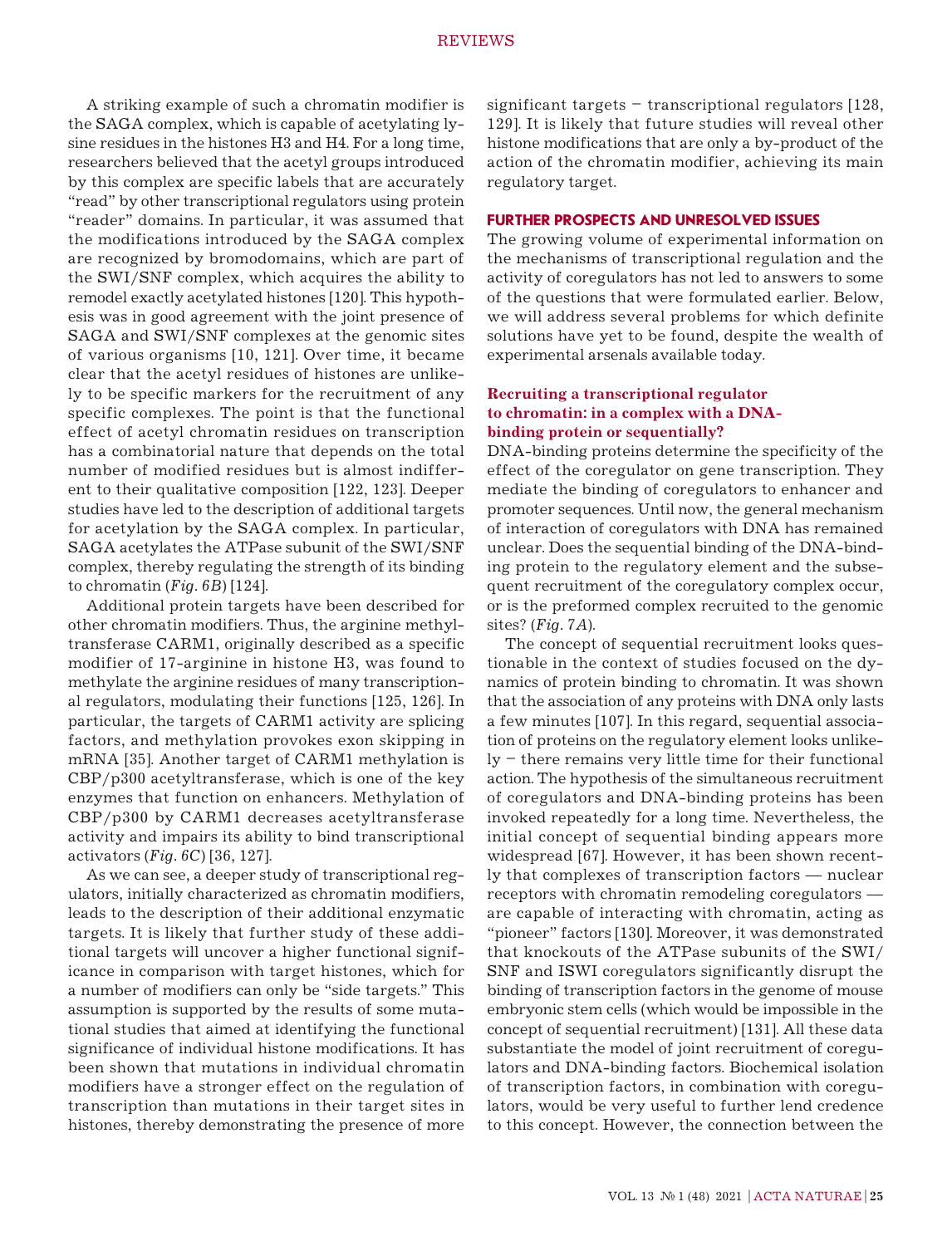

Fig. 7. (*А*) – recruitment of a transcriptional regulator to chromatin: in a combination with a DNA-binding protein or stepwise. (*B*) – changes in the subunit composition of protein complexes during the transcriptional cycle: transformation of the same complex or recruitment of a new complex. (*C*) – inosine-5'-monophosphate dehydrogenase (IMPDH), an enzyme of purine biosynthesis that works in the cytoplasm of the cell, is able to shuttle into the nucleus under stress conditions and regulate gene transcription. A more detailed description of the figures is given in the text. There are also references to the works that served as the basis for the molecular models. All illustrations were created using the app BioRender.com

transcription factor and the coregulator is a specific interaction, albeit a weak one, that is easily lost during biochemical purification. Let us hope that the recently developed techniques for studying weak protein-protein interactions (e.g., *in vivo* biotinylation of proteins by their partners) will help answer questions regarding the mechanisms underlying the interaction between coregulators and chromatin.

## **Changes in the subunit composition of protein complexes during transcription: transformation of the same complex or recruitment of a new complex?**

Many coregulatory complexes are involved in the various stages of gene transcription. Often, in the course of the study of such complexes, researchers focus on examining the distribution and properties of the enzymatic subunits of the complex, while the behavior of the other subunits remains unexplored. Nevertheless, for a number of transcriptional complexes, it was shown that their composition is not constant and can change depending on the stage of gene transcription (*Fig. 7B*). Thus, it is known that the transcriptional coregulator SAGA exhibits acetyltransferase and deubiquitinylating activities towards histones. Both of these activities are required for SAGA to function on the gene promoter, where it promotes the initiation of transcription [132, 133]. At the same time, it is known that a component of the deubiquitinylating module of the SAGA complex, the SGF11 protein, is also associated with the CAP of newly synthesized mRNA as a part of the AMEX complex, where it is involved in mRNA export from the nucleus to the cytoplasm [134]. An interesting detail is the possibility of transition of the SAGA subunit SGF11 to the AMEX complex during transcription. Is there an independent recruitment of two separately existing complexes to the active gene? Or is there a subunit transformation of the SAGA complex, initially recruited to the promoter, during the transition of the RNA polymerase II complex into the body of the gene?

Another well-known example of a change in the subunit composition of a coregulator during transcription is the Mediator complex. The main role of this large multisubunit complex is to coordinate the recruitment of RNA polymerase to the promoter and initiate transcription [135]. However, the Mediator contains a separate four-subunit CDK8 module that possesses kinase activity and a number of additional functions. Interestingly, the interaction of the core Mediator with RNA polymerase II mutually excludes the presence of the CDK8 module. Moreover, the role of the CDK8 module in the stimulation of elongation, that is, in the latest stages of transcriptional activation, is well known [136]. It remains unclear how the module is recruited to CDK8-dependent genes in order to participate in elongation stimulation. Is this an alternative to Mediator-dependent recruitment, or is there a structural transformation of the entire Mediator complex during the transcriptional cycle?

The two examples given above are only an illustration of the challenges in the study of multisubunit complexes. There are many indirect confirmations of changes in the composition and properties of coregulatory complexes during transcription. However, there is still no direct experimental evidence of these phenomena due to a lack of convenient research methods.

## **Influence of nontranscriptional complexes on transcription: hierarchy of functions and determination of the leading function**

The original strategy researchers employed to study the functions of proteins and protein complexes was to perform an in-depth study of one original function de-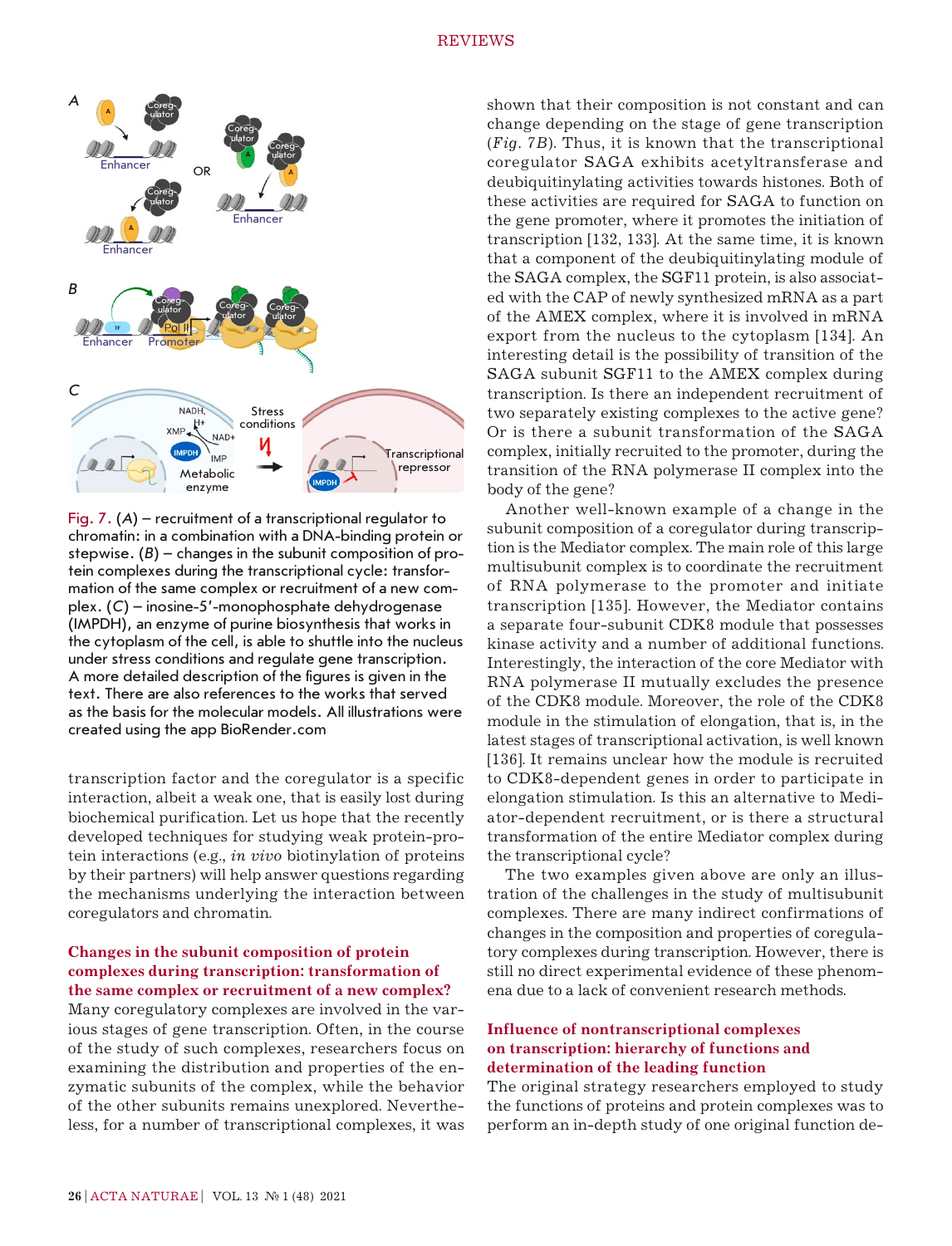scribed for a protein of interest. Subsequently, another direction in the study of protein properties became more prominent, in which researchers tried to indentify and describe as many new functions as possible for a single protein, even when their molecular processes were sufficiently distant from each other. Therefore, a number of metabolic enzymes normally functioning in the cytoplasm of the cell were observed to shuttle into the cell nucleus under stress conditions and control gene transcription, acting as transcriptional regulators (*Fig. 7C*) [137]. Another impressive example is the ORC complex, which is responsible for recognizing the origins of replication and initiating the formation of a pre-replicative complex on DNA [138]. The ORC complex was recently shown to be involved in mRNA processing and transport from the nucleus to the cytoplasm. Many ORC subunits were shown to interact *in vivo* with processing factors, while their knockdown led to impaired mRNA transport [139, 140].

At some point, the problem of a rethinking of the available data and established views on the leading functions of some multifunctional complexes arises. It may well turn out that the initially described functional role for many regulators can only be an indirect result of their leading function, which was noticed much later. Given the exponential growth in the amount of experimental data, it is likely that we will have to go through such stages of rethinking of the hierarchy of functions for most of the known proteins. It seems to us that evolutionary research can be very helpful in this case. Obtaining information about the functional properties of proteins in non-model organisms can help trace the history of the emergence of new functions and create a hierarchy of their significance.

#### **CONCLUSION**

Eukaryotic organisms use coregulatory complexes as one of the ways to control the transcription of a certain set of genes. Thus, coregulatory transcriptional complexes may well be promising therapeutic targets for the development of drugs aimed at altering the transcription levels of a specific set of genes. Currently, there are a number of such drugs in clinical trials. The following are considered the most promising transcription coregulator targets for the development of low-molecular-weight inhibitors: the EZH2 enzymatic subunit of the PRC2 complex, the Brd4 transcription elongation coregulator, and various HDAC histone deacetylases [141–143]. The development and testing of drugs aimed at modifying the functional properties of these proteins began quite recently. Of course, the family of transcriptional regulators still harbors many other promising target proteins.

> *This study was supported with a grant of Russian Science Foundation №18-14-00219 (to N.E. Vorobyeva).*

#### REFERENCES

- 1. Krasnov A.N., Mazina M.Y., Nikolenko J.V., Vorobyeva N.E. // Cell Biosci. 2016. V. 6. P. 15.
- 2. Rybakova K.N., Bruggeman F.J., Tomaszewska A.,
- Moné M.J., Carlberg C., Westerhoff H.V. // PLoS Comput. Biol. 2015. V. 11. № 4. P. e1004236.
- 3. Wang Y., Ni T., Wang W., Liu F. // Biol. Rev. 2019. V. 94. № 1. P. 248–258.
- 4. Azpeitia E., Wagner A. // Front. Mol. Biosci. 2020. V. 7. https://www.ncbi.nlm.nih.gov/pmc/articles/PMC7198700/.
- 5. Harada B.T., Hwang W.L., Deindl S., Chatterjee N., Bartholomew B., Zhuang X. // eLife. 2016. V. 5. P. e10051.
- 6. Yague-Sanz C., Vázquez E., Sánchez M., Antequera F., Hermand D. // Curr. Genet. 2017. V. 63. № 2. P. 187–193.
- 7. Rawal Y., Chereji R.V., Qiu H., Ananthakrishnan S., Govind C.K., Clark D.J., Hinnebusch A.G. // Genes Dev. 2018. V. 32. № 9–10. P. 695–710.
- 8. Dechassa M.L., Sabri A., Pondugula S., Kassabov S.R., Chatterjee N., Kladde M.P., Bartholomew B. // Mol. Cell. 2010. V. 38. № 4. P. 590–602.
- 9. Mazina M.I., Vorob'eva N.E., Krasnov A.N. // Tsitologiia. 2013. V. 55. № 4. P. 218–224.
- 10. Vorobyeva N.E., Mazina M.U., Golovnin A.K., Kopytova D.V., Gurskiy D.Y., Nabirochkina E.N., Georgieva S.G., Georgiev P.G., Krasnov A.N. // Nucl. Acids Res. 2013. V. 41. № 11. P. 5717–5730.
- 11. Chatterjee N., Sinha D., Lemma-Dechassa M., Tan S., Shogren-Knaak M.A., Bartholomew B. // Nucl. Acids Res. 2011. V. 39. № 19. P. 8378–8391.
- 12. Mitra D., Parnell E.J., Landon J.W., Yu Y., Stillman D.J. // Mol. Cell. Biol. 2006. V. 26. № 11. P. 4095–4110.
- 13. Sullivan E.K., Weirich C.S., Guyon J.R., Sif S., Kingston R.E. // Mol. Cell. Biol. 2001. V. 21. № 17. P. 5826–5837.
- 14. Yudkovsky N., Logie C., Hahn S., Peterson C.L. // Genes Dev. 1999. V. 13. № 18. P. 2369–2374.
- 15. Zhang B., Chambers K.J., Faller D.V., Wang S. // Oncogene. 2007. V. 26. № 50. P. 7153–7157.
- 16. McKnight J.N., Jenkins K.R., Nodelman I.M., Escobar T., Bowman G.D. // Mol. Cell. Biol. 2011. V. 31. № 23. P. 4746– 4759.
- 17. Collins N., Poot R.A., Kukimoto I., García-Jiménez C., Dellaire G., Varga-Weisz P.D. // Nat. Genet. 2002. V. 32. № 4. P. 627–632.
- 18. Wysocka J., Swigut T., Xiao H., Milne T.A., Kwon S.Y., Landry J., Kauer M., Tackett A.J., Chait B.T., Badenhorst P., et al. // Nature. 2006. V. 442. № 7098. P. 86–90.
- 19. Eberharter A., Ferrari S., Längst G., Straub T., Imhof A., Varga-Weisz P., Wilm M., Becker P.B. // EMBO J. 2001. V. 20. № 14. P. 3781–3788.
- 20. Badenhorst P., Xiao H., Cherbas L., Kwon S.Y., Voas M., Rebay I., Cherbas P., Wu C. // Genes Dev. 2005. V. 19. № 21. P. 2540–2545.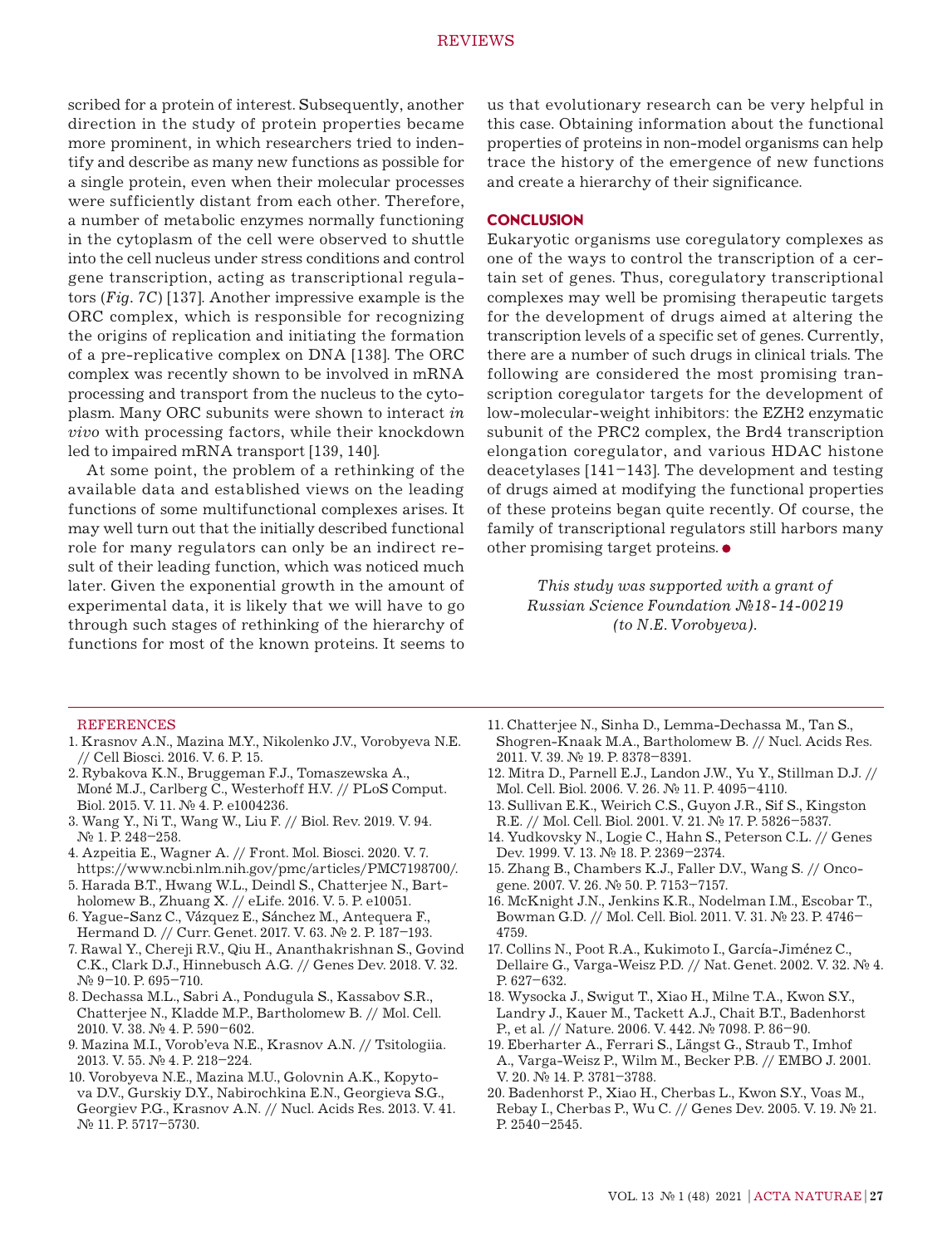- 21. Song H., Spichiger-Haeusermann C., Basler K. // EMBO Rep. 2009. V. 10. № 10. P. 1140–1146.
- 22. Siggens L., Cordeddu L., Rönnerblad M., Lennartsson A., Ekwall K. // Epigenetics Chromatin. 2015. V. 8. № 1. P. 4.
- 23. Smolle M., Workman J.L. // Biochim. Biophys. Acta BBA – Gene Regul. Mech. 2013. V. 1829. № 1. P. 84–97.
- 24. Bracken A.P., Brien G.L., Verrijzer C.P. // Genes Dev. 2019. V. 33. № 15–16. P. 936–959.
- 25. Krietenstein N., Wal M., Watanabe S., Park B., Peterson C.L., Pugh B.F., Korber P. // Cell. 2016. V. 167. № 3. P. 709–721.e12.
- 26. Udugama M., Sabri A., Bartholomew B. // Mol. Cell. Biol. 2011. V. 31. № 4. P. 662–673.
- 27. Willhoft O., Wigley D.B. // Curr. Opin. Struct. Biol. 2020. V. 61. P. 50–58.
- 28. Poli J., Gerhold C.-B., Tosi A., Hustedt N., Seeber A., Sack R., Herzog F., Pasero P., Shimada K., Hopfner K.-P., et al. // Genes Dev. 2016. V. 30. № 3. P. 337–354.
- 29. Lafon A., Taranum S., Pietrocola F., Dingli F., Loew D., Brahma S., Bartholomew B., Papamichos-Chronakis M. // Mol. Cell. 2015. V. 60. № 5. P. 784–796.
- 30. Hallson G., Hollebakken R.E., Li T., Syrzycka M., Kim I., Cotsworth S., Fitzpatrick K.A., Sinclair D.A.R., Honda B.M. // Genetics. 2012. V. 190. № 1. P. 91–100.
- 31. Bae H.J., Dubarry M., Jeon J., Soares L.M., Dargemont C., Kim J., Geli V., Buratowski S. // Nat. Commun. 2020. V. 11. № 1. P. 2181.
- 32. Tie F., Banerjee R., Saiakhova A.R., Howard B., Monteith K.E., Scacheri P.C., Cosgrove M.S., Harte P.J. // Dev. Camb. Engl. 2014. V. 141. № 5. P. 1129–1139.
- 33. Carbonell A., Mazo A., Serras F., Corominas M. // Mol. Biol. Cell. 2013. V. 24. № 3. P. 361–372.
- 34. Schurter B.T., Koh S.S., Chen D., Bunick G.J., Harp J.M., Hanson B.L., Henschen-Edman A., Mackay D.R., Stallcup M.R., Aswad D.W. // Biochemistry. 2001. V. 40. № 19. P. 5747–5756.
- 35. Cheng D., Côté J., Shaaban S., Bedford M.T. // Mol. Cell. 2007. V. 25. № 1. P. 71–83.
- 36. Bao J., Rousseaux S., Shen J., Lin K., Lu Y., Bedford M.T. // Nucl. Acids Res. 2018. V. 46. № 9. P. 4327–4343.
- 37. Xu W., Cho H., Kadam S., Banayo E.M., Anderson S., Yates J.R., Emerson B.M., Evans R.M. // Genes Dev. 2004. V. 18. № 2. P. 144–156.
- 38. Strahl B.D., Briggs S.D., Brame C.J., Caldwell J.A., Koh S.S., Ma H., Cook R.G., Shabanowitz J., Hunt D.F., Stallcup M.R., et al. // Curr. Biol. 2001. V. 11. № 12. P. 996–1000.
- 39. Kwak Y.T., Guo J., Prajapati S., Park K.-J., Surabhi R.M., Miller B., Gehrig P., Gaynor R.B. // Mol. Cell. 2003. V. 11. № 4. P. 1055–1066.
- 40. Zhang C., Robinson B.S., Xu W., Yang L., Yao B., Zhao H., Byun P.K., Jin P., Veraksa A., Moberg K.H. // Dev. Cell. 2015. V. 34. № 2. P. 168–180.
- 41. Le Romancer M., Treilleux I., Leconte N., Robin-Lespinasse Y., Sentis S., Bouchekioua-Bouzaghou K., Goddard S., Gobert-Gosse S., Corbo L. // Mol. Cell. 2008. V. 31. № 2. P. 212–221.
- 42. Tang J., Kao P.N., Herschman H.R. // J. Biol. Chem. 2000. V. 275. № 26. P. 19866–19876.
- 43. Sun X.-J., Wei J., Wu X.-Y., Hu M., Wang L., Wang H.-H., Zhang Q.-H., Chen S.-J., Huang Q.-H., Chen Z. // J. Biol. Chem. 2005. V. 280. № 42. P. 35261–35271.
- 44. Chen K., Liu J., Liu S., Xia M., Zhang X., Han D., Jiang Y., Wang C., Cao X. // Cell. 2017. V. 170. № 3. P. 492–506.e14.
- 45. Kizer K.O., Phatnani H.P., Shibata Y., Hall H., Greenleaf A.L., Strahl B.D. // Mol. Cell. Biol. 2005. V. 25. № 8.

P. 3305–3316.

- 46. Govind C.K., Qiu H., Ginsburg D.S., Ruan C., Hofmeyer K., Hu C., Swaminathan V., Workman J.L., Li B., Hinnebusch A.G. // Mol. Cell. 2010. V. 39. № 2. P. 234–246.
- 47. Bonnet J., Wang C.-Y., Baptista T., Vincent S.D., Hsiao W.-C., Stierle M., Kao C.-F., Tora L., Devys D. // Genes Dev. 2014. V. 28. № 18. P. 1999–2012.
- 48. Riss A., Scheer E., Joint M., Trowitzsch S., Berger I., Tora L. // J. Biol. Chem. 2015. V. 290. № 48. P. 28997–29009.
- 49. Weake V.M., Workman J.L. // Trends Cell Biol. 2012. V. 22. № 4. P. 177–184.
- 50. Jin Q., Yu L.-R., Wang L., Zhang Z., Kasper L.H., Lee J.-E., Wang C., Brindle P.K., Dent S.Y.R., Ge K. // EMBO J. 2011. V. 30. № 2. P. 249–262.
- 51. Tropberger P., Pott S., Keller C., Kamieniarz-Gdula K., Caron M., Richter F., Li G., Mittler G., Liu E.T., Bühler M., et al. // Cell. 2013. V. 152. № 4. P. 859–872.
- 52. Han Y., Jin Y.-H., Kim Y.-J., Kang B.-Y., Choi H.-J., Kim D.-W., Yeo C.-Y., Lee K.-Y. // Biochem. Biophys. Res. Commun. 2008. V. 375. № 4. P. 576–580.
- 53. Bedford D.C., Kasper L.H., Fukuyama T., Brindle P.K. // Epigenetics. 2010. V. 5. № 1. P. 9–15.
- 54. Wang F., Marshall C.B., Ikura M. // Cell. Mol. Life Sci. CMLS. 2013. V. 70. № 21. P. 3989–4008.
- 55. Kim J., Hake S.B., Roeder R.G. // Mol. Cell. 2005. V. 20. № 5. P. 759–770.
- 56. Sun Z.-W., Allis C.D. // Nature. 2002. V. 418. № 6893. P. 104–108.
- 57. Van Oss S.B., Shirra M.K., Bataille A.R., Wier A.D., Yen K., Vinayachandran V., Byeon I.-J.L., Cucinotta C.E., Héroux A., Jeon J., et al. // Mol. Cell. 2016. V. 64. № 4. P. 815–825.
- 58. Clapier C.R., Iwasa J., Cairns B.R., Peterson C.L. // Nat. Rev. Mol. Cell Biol. 2017. V. 18. № 7. P. 407–422.
- 59. Mazina M.Y., Vorobyeva N.E. // Russ. J. Genet. 2016. V. 52. № 5. P. 463–472.
- 60. Zaret K.S., Carroll J.S. // Genes Dev. 2011. V. 25. № 21. P. 2227–2241.
- 61. Cirillo L.A., Lin F.R., Cuesta I., Friedman D., Jarnik M., Zaret K.S. // Mol. Cell. 2002. V. 9. № 2. P. 279–289.
- 62. Updike D.L., Mango S.E. // PLoS Genet. 2006. V. 2. № 9. P. e161.
- 63. Lupien M., Eeckhoute J., Meyer C.A., Wang Q., Zhang Y., Li W., Carroll J.S., Liu X.S., Brown M. // Cell. 2008. V. 132. № 6. P. 958–970.
- 64. Hurtado A., Holmes K.A., Ross-Innes C.S., Schmidt D., Carroll J.S. // Nat. Genet. 2011. V. 43. № 1. P. 27–33.
- 65. Kong S.L., Li G., Loh S.L., Sung W.-K., Liu E.T. // Mol. Syst. Biol. 2011. V. 7. P. 526.
- 66. Belandia B., Orford R.L., Hurst H.C., Parker M.G. // EMBO J. 2002. V. 21. № 15. P. 4094–4103.
- 67. Vicent G.P., Nacht A.S., Font-Mateu J., Castellano G., Gaveglia L., Ballaré C., Beato M. // Genes Dev. 2011. V. 25. № 8. P. 845–862.
- 68. Tang L., Nogales E., Ciferri C. // Prog. Biophys. Mol. Biol. 2010. V. 102. № 2. P. 122–128.
- 69. Torigoe S.E., Urwin D.L., Ishii H., Smith D.E., Kadonaga J.T. // Mol. Cell. 2011. V. 43. № 4. P. 638–648.
- 70. Li M., Hada A., Sen P., Olufemi L., Hall M.A., Smith B.Y., Forth S., McKnight J.N., Patel A., Bowman G.D., et al. // eLife. 2015. V. 4. P. e06249.
- 71. Manning B.J., Peterson C.L. // Proc. Natl. Acad. Sci. USA. 2014. V. 111. № 50. P. 17827–17832.
- 72. Rege M., Feldman J.L., Adkins N.L., Peterson C.L. // bioRxiv. 2020. P. 2020.03.24.006205.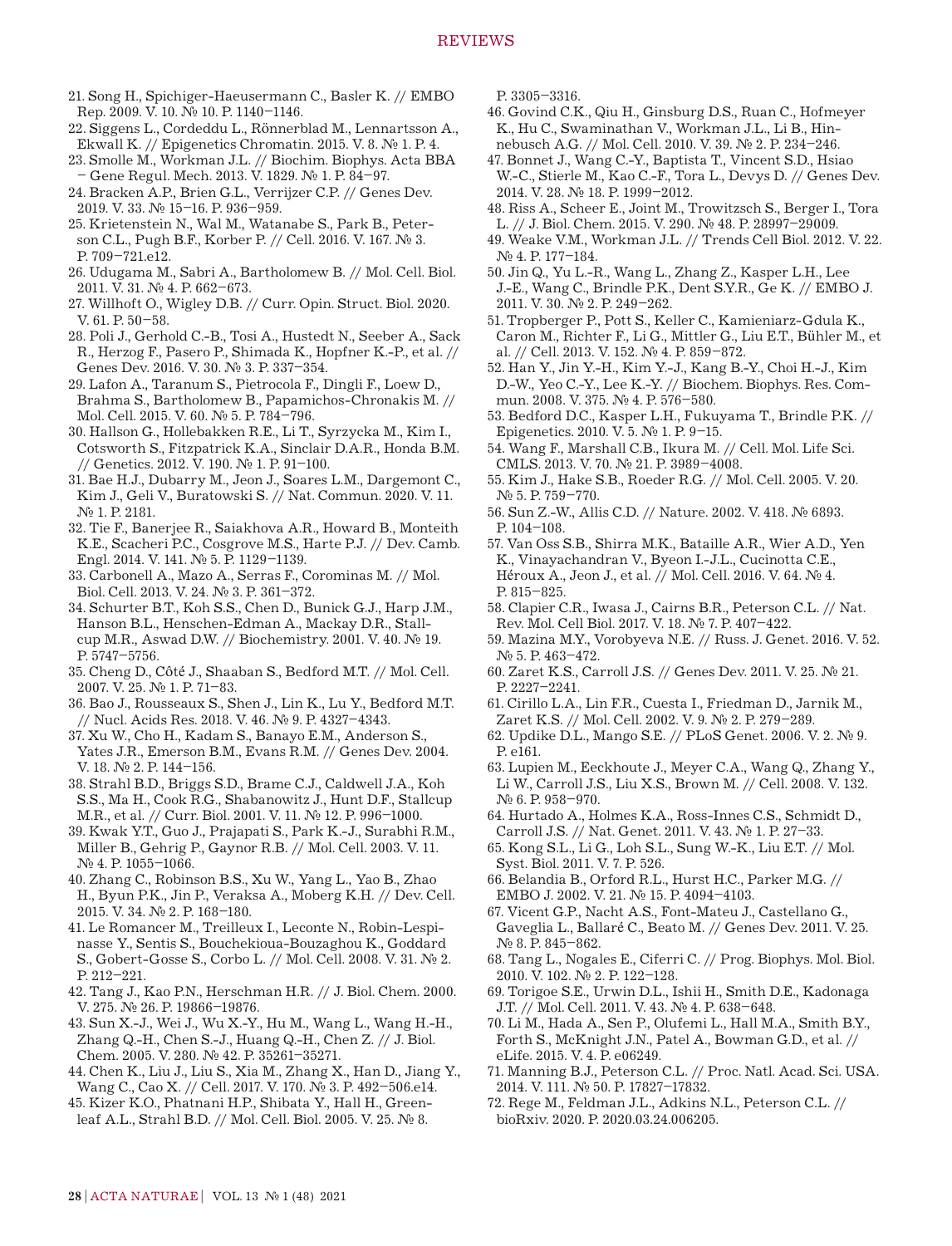- 73. Kia S.K., Gorski M.M., Giannakopoulos S., Verrijzer C.P. // Mol. Cell. Biol. 2008. V. 28. № 10. P. 3457–3464.
- 74. Kim K.H., Kim W., Howard T.P., Vazquez F., Tsherniak A., Wu J.N., Wang W., Haswell J.R., Walensky L.D., Hahn W.C., et al. // Nat. Med. 2015. V. 21. № 12. P. 1491–1496.
- 75. Kadoch C., Williams R.T., Calarco J.P., Miller E.L., Weber C.M., Braun S.M.G., Pulice J.L., Chory E.J., Crabtree G.R. // Nat. Genet. 2017. V. 49. № 2. P. 213–222.
- 76. Längst G., Manelyte L. // Genes. 2015. V. 6. № 2. P. 299– 324.
- 77. Kadoch C., Crabtree G.R. // Sci. Adv. 2015. V. 1. № 5. P. e1500447.
- 78. Moshkin Y.M., Mohrmann L., van Ijcken W.F.J., Verrijzer C.P. // Mol. Cell. Biol. 2007. V. 27. № 2. P. 651–661.
- 79. Vorobyeva N.E., Soshnikova N.V., Nikolenko J.V., Kuzmina J.L., Nabirochkina E.N., Georgieva S.G., Shidlovskii Y.V. // Proc. Natl. Acad. Sci. USA. 2009. V. 106. № 27. P. 11049–11054.
- 80. Emelyanov A.V., Vershilova E., Ignatyeva M.A., Pokrovsky D.K., Lu X., Konev A.Y., Fyodorov D.V. // Genes Dev. 2012. V. 26. № 6. P. 603–614.
- 81. Torrado M., Low J.K.K., Silva A.P.G., Schmidberger J.W., Sana M., Sharifi Tabar M., Isilak M.E., Winning C.S., Kwong C., Bedward M.J., et al. // FEBS J. 2017. V. 284. № 24. P. 4216–4232.
- 82. Zhang W., Aubert A., Gomez de Segura J.M., Karuppasamy M., Basu S., Murthy A.S., Diamante A., Drury T.A., Balmer J., Cramard J., et al. // J. Mol. Biol. 2016. V. 428. № 14. P. 2931–2942.
- 83. Bornelöv S., Reynolds N., Xenophontos M., Gharbi S., Johnstone E., Floyd R., Ralser M., Signolet J., Loos R., Dietmann S., et al. // Mol. Cell. 2018. V. 71. № 1. P. 56–72.e4.
- 84. Kwok R.S., Li Y.H., Lei A.J., Edery I., Chiu J.C. // PLoS Genet. 2015. V. 11. № 7. P. e1005307.
- 85. Jordán-Pla A., Yu S., Waldholm J., Källman T., Östlund Farrants A.-K., Visa N. // BMC Genomics. 2018. V. 19. № 1. P. 367.
- 86. Vorobyeva N.E., Soshnikova N.V., Kuzmina J.L., Kopantseva M.R., Nikolenko J.V., Nabirochkina E.N., Georgieva S.G., Shidlovskii Y.V. // Cell Cycle. 2009. V. 8. № 14. P. 2152–2156.
- 87. Moshkin Y.M., Chalkley G.E., Kan T.W., Reddy B.A., Ozgur Z., van Ijcken W.F.J., Dekkers D.H.W., Demmers J.A., Travers A.A., Verrijzer C.P. // Mol. Cell. Biol. 2012. V. 32. № 3. P. 675–688.
- 88. Vorobyeva N.E., Nikolenko J.V., Krasnov A.N., Kuzmina J.L., Panov V.V., Nabirochkina E.N., Georgieva S.G., Shidlovskii Y.V. // Cell Cycle Georget. Tex. 2011. V. 10. № 11. P. 1821–1827.
- 89. Panov V.V., Kuzmina J.L., Doronin S.A., Kopantseva M.R., Nabirochkina E.N., Georgieva S.G., Vorobyeva N.E., Shidlovskii Y.V. // Nucl. Acids Res. 2012. V. 40. № 6. P. 2445–2453.
- 90. Jenuwein T., Allis C.D. // Science. 2001. V. 293. № 5532. P. 1074–1080.
- 91. Howe F.S., Fischl H., Murray S.C., Mellor J. // BioEssays. 2017. V. 39. № 1. P. e201600095.
- 92. Musselman C.A., Lalonde M.-E., Côté J., Kutateladze T.G. // Nat. Struct. Mol. Biol. 2012. V. 19. № 12. P. 1218–1227.
- 93. Yun M., Wu J., Workman J.L., Li B. // Cell Res. 2011. V. 21. № 4. P. 564–578.
- 94. Peña P.V., Davrazou F., Shi X., Walter K.L., Verkhusha V.V., Gozani O., Zhao R., Kutateladze T.G. // Nature. 2006. V. 442. № 7098. P. 100–103.
- 95. Shi X., Hong T., Walter K.L., Ewalt M., Michishita E., Hung T., Carney D., Peña P., Lan F., Kaadige M.R., et al. //

Nature. 2006. V. 442. № 7098. P. 96–99.

- 96. Sims R.J., Chen C.-F., Santos-Rosa H., Kouzarides T., Patel S.S., Reinberg D. // J. Biol. Chem. 2005. V. 280. № 51. P. 41789–41792.
- 97. Morettini S., Tribus M., Zeilner A., Sebald J., Campo-Fernandez B., Scheran G., Wörle H., Podhraski V., Fyodorov D.V., Lusser A. // Nucl. Acids Res. 2011. V. 39. № 8. P. 3103–3115.
- 98. Lauberth S.M., Nakayama T., Wu X., Ferris A.L., Tang Z., Hughes S.H., Roeder R.G. // Cell. 2013. V. 152. № 5. P. 1021–1036.
- 99. Li H., Ilin S., Wang W., Duncan E.M., Wysocka J., Allis C.D., Patel D.J. // Nature. 2006. V. 442. № 7098. P. 91–95.
- 100. Li Y., Schulz V.P., Deng C., Li G., Shen Y., Tusi B.K., Ma G., Stees J., Qiu Y., Steiner L.A., et al. // Nucl. Acids Res. 2016. V. 44. № 15. P. 7173–7188.
- 101. Beisel C., Paro R. // Nat. Rev. Genet. 2011. V. 12. № 2. P. 123–135.
- 102. Kassis J.A., Brown J.L. // Advances in Genetics / Eds Friedmann T., Dunlap J.C., Goodwin S.F. Acad. Press, 2013. V. 81. P. 83–118. http://www.sciencedirect.com/science/article/pii/B9780124076778000038.
- 103. Saksouk N., Simboeck E., Déjardin J. // Epigenetics Chromatin. 2015. V. 8. № 1. P. 3.
- 104. Kahn T.G., Dorafshan E., Schultheis D., Zare A., Stenberg P., Reim I., Pirrotta V., Schwartz Y.B. // Nucl. Acids Res. 2016. V. 44. № 21. P. 10132–10149.
- 105. Francis N.J., Follmer N.E., Simon M.D., Aghia G., Butler J.D. // Cell. 2009. V. 137. № 1. P. 110–122.
- 106. Müller-Ott K., Erdel F., Matveeva A., Mallm J.-P., Rademacher A., Hahn M., Bauer C., Zhang Q., Kaltofen S., Schotta G., et al. // Mol. Syst. Biol. 2014. V. 10. № 8. P. 746.
- 107. Coulon A., Chow C.C., Singer R.H., Larson D.R. // Nat. Rev. Genet. 2013. V. 14. № 8. P. 572–584.
- 108. Deal R.B., Henikoff J.G., Henikoff S. // Science. 2010. V. 328. № 5982. P. 1161–1164.
- 109. Adelman K., Lis J.T. // Nat. Rev. Genet. 2012. V. 13. № 10. P. 720–731.
- 110. Gaertner B., Johnston J., Chen K., Wallaschek N., Paulson A., Garruss A.S., Gaudenz K., De Kumar B., Krumlauf R., Zeitlinger J. // Cell Rep. 2012. V. 2. № 6. P. 1670–1683.
- 111. Min I.M., Waterfall J.J., Core L.J., Munroe R.J., Schimenti J., Lis J.T. // Genes Dev. 2011. V. 25. № 7. P. 742–754.
- 112. Vastenhouw N.L., Schier A.F. // Curr. Opin. Cell Biol. 2012. V. 24. № 3. P. 374–386.
- 113. Kuroda M.I., Kang H., De S., Kassis J.A. // Annu. Rev. Biochem. 2020. V. 89. P. 235–253.
- 114. Atlasi Y., Stunnenberg H.G. // Nat. Rev. Genet. 2017. V. 18. № 11. P. 643–658.
- 115. Kim H.J., Kim T., Oldfield A.J., Yang P. // bioRxiv. 2020. P. 2020.10.13.338103.
- 116. Chen S., Ma J., Wu F., Xiong L., Ma H., Xu W., Lv R., Li X., Villen J., Gygi S.P., et al. // Genes Dev. 2012. V. 26. № 12. P. 1364–1375.
- 117. Boija A., Mahat D.B., Zare A., Holmqvist P.-H., Philip P., Meyers D.J., Cole P.A., Lis J.T., Stenberg P., Mannervik M. // Mol. Cell. 2017. V. 68. № 3. P. 491–503.e5.
- 118. Gates L.A., Shi J., Rohira A.D., Feng Q., Zhu B., Bedford M.T., Sagum C.A., Jung S.Y., Qin J., Tsai M.-J., et al. // J. Biol. Chem. 2017. V. 292. № 35. P. 14456–14472.
- 119. Mazina M.Yu., Kovalenko E.V., Derevyanko P.K., Nikolenko J.V., Krasnov A.N., Vorobyeva N.E. // Biochim. Biophys. Acta BBA – Gene Regul. Mech. 2018. V. 1861. № 2. P. 178–189.
- 120. Chandy M., Gutiérrez J.L., Prochasson P., Workman J.L.